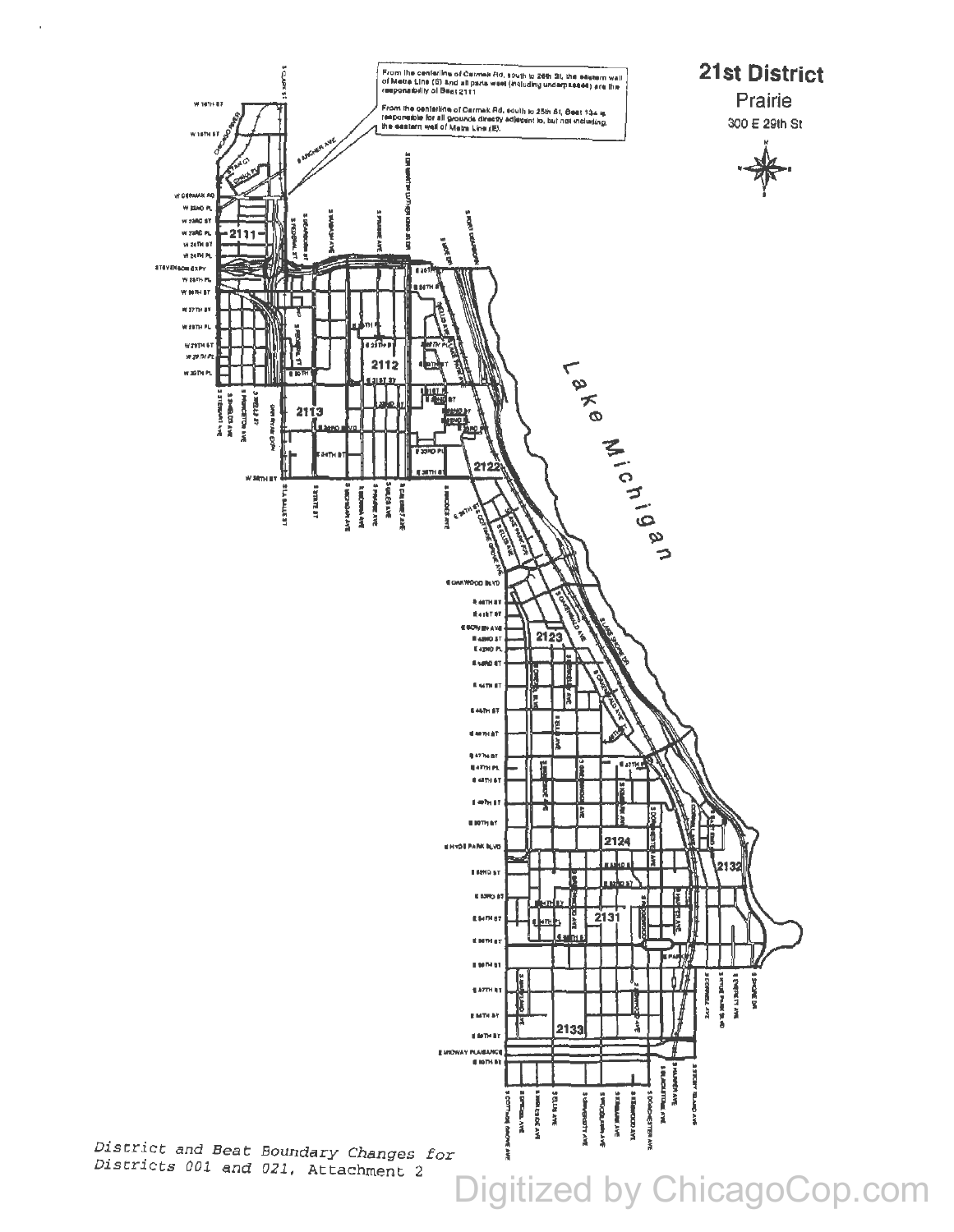

District and Beat Boundary Changes for Districts 001 and 021, Attachment 3

 $\overline{\phantom{a}}$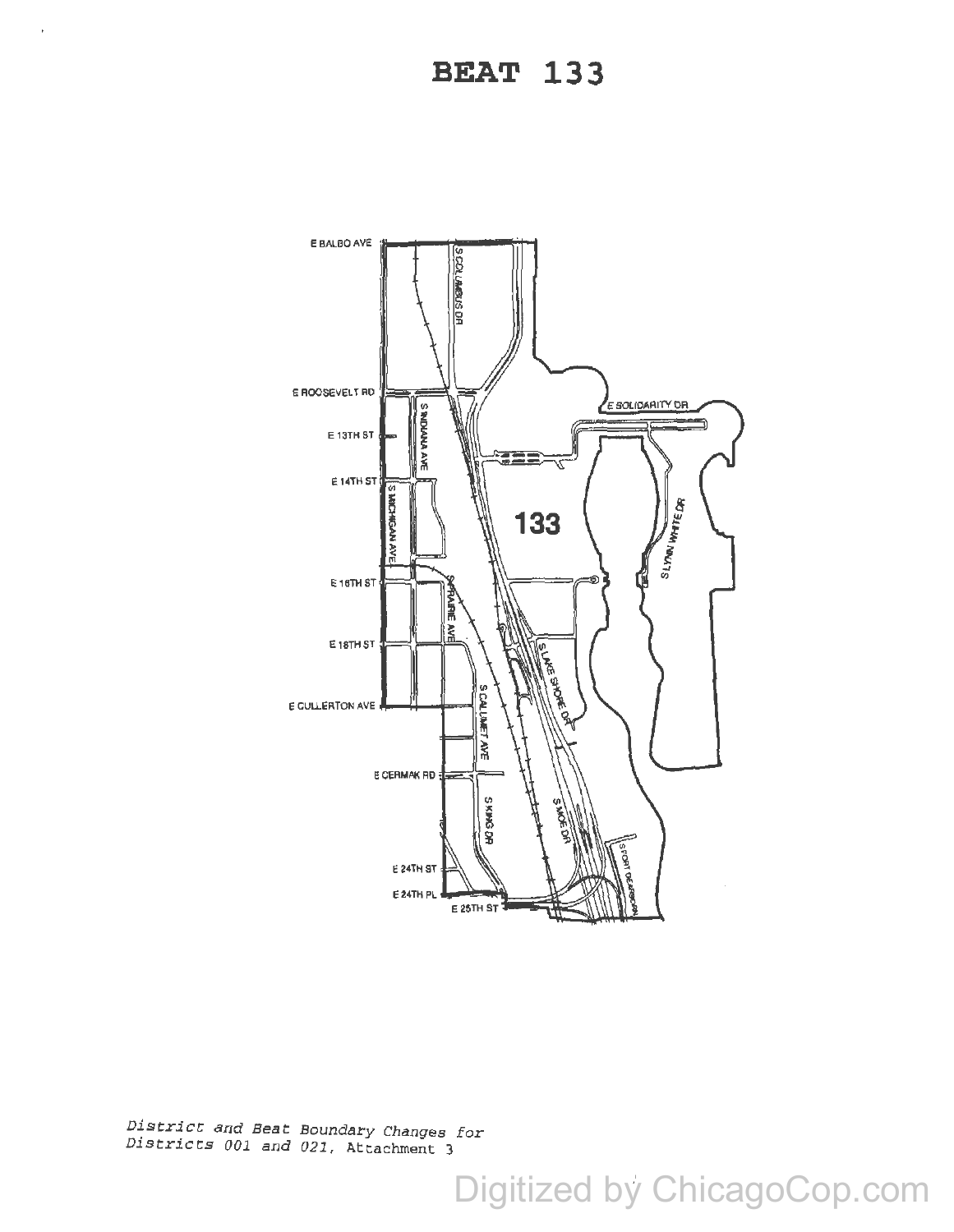

District and Beat Boundary Changes for<br>Districts 001 and 021, Attachment 4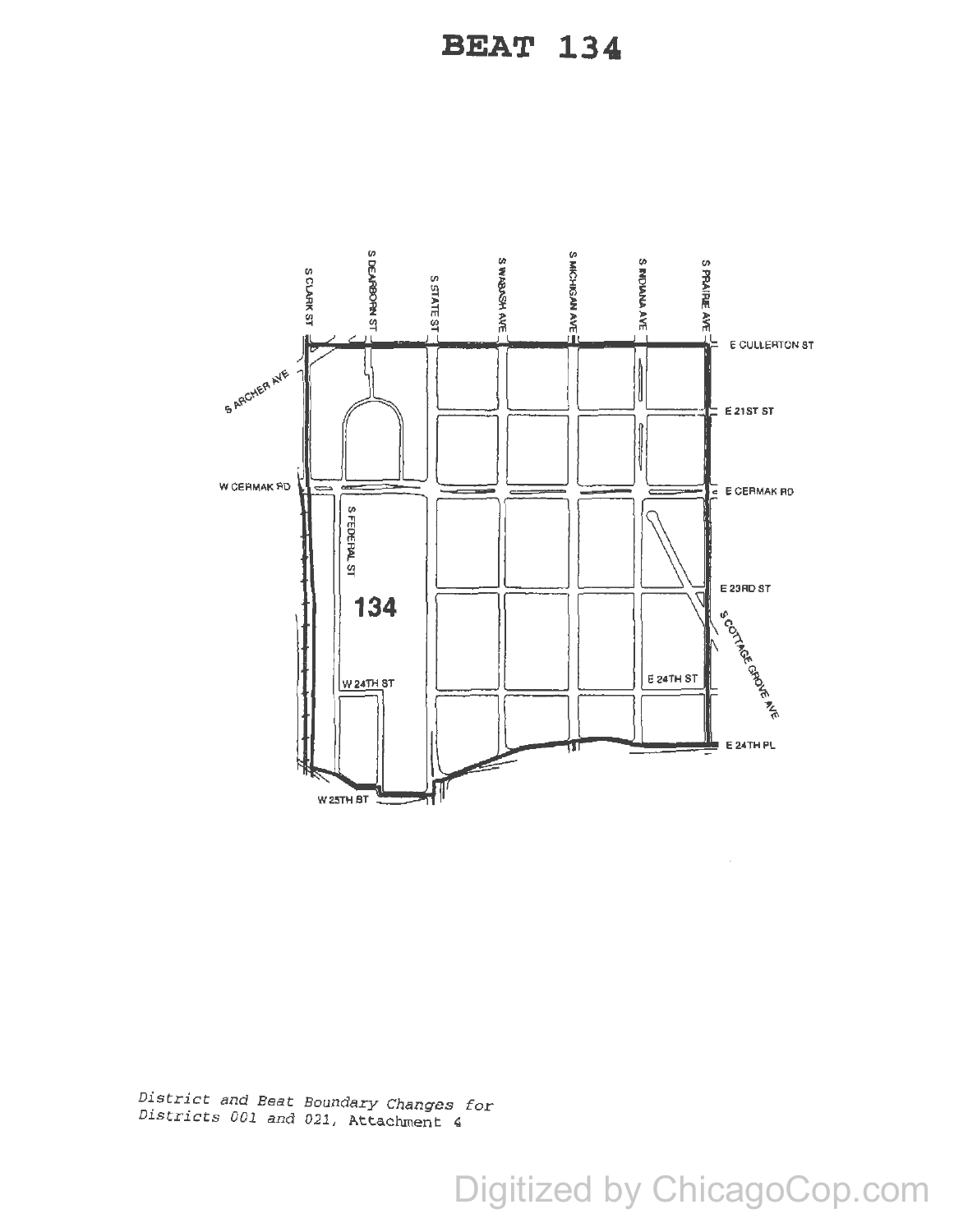

District and Beat Boundary Changes for<br>Districts 001 and 021, Attachment 5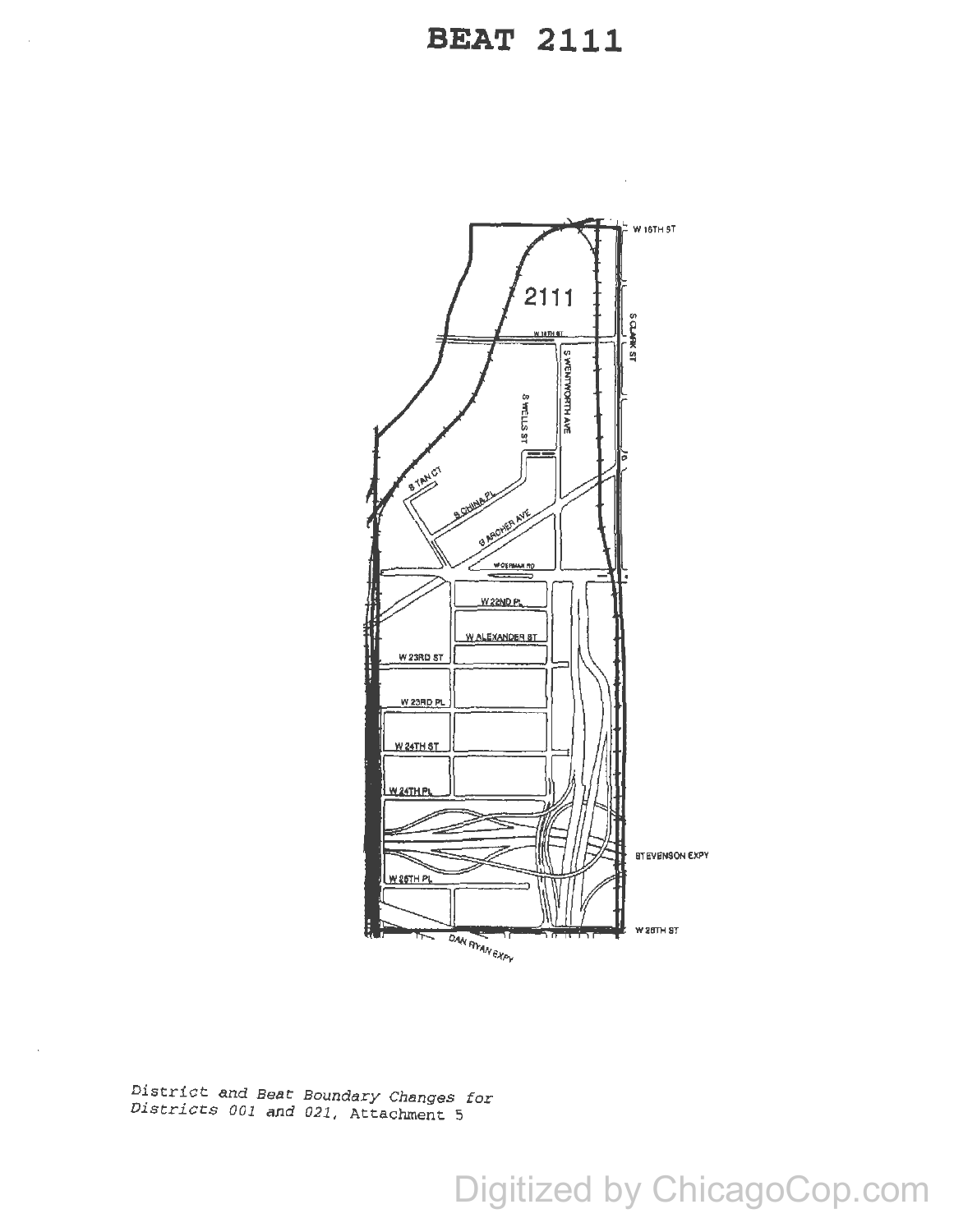l,



*District and Beat Boundary Changes for<br>Districts 001 and 021, Attachment 6*